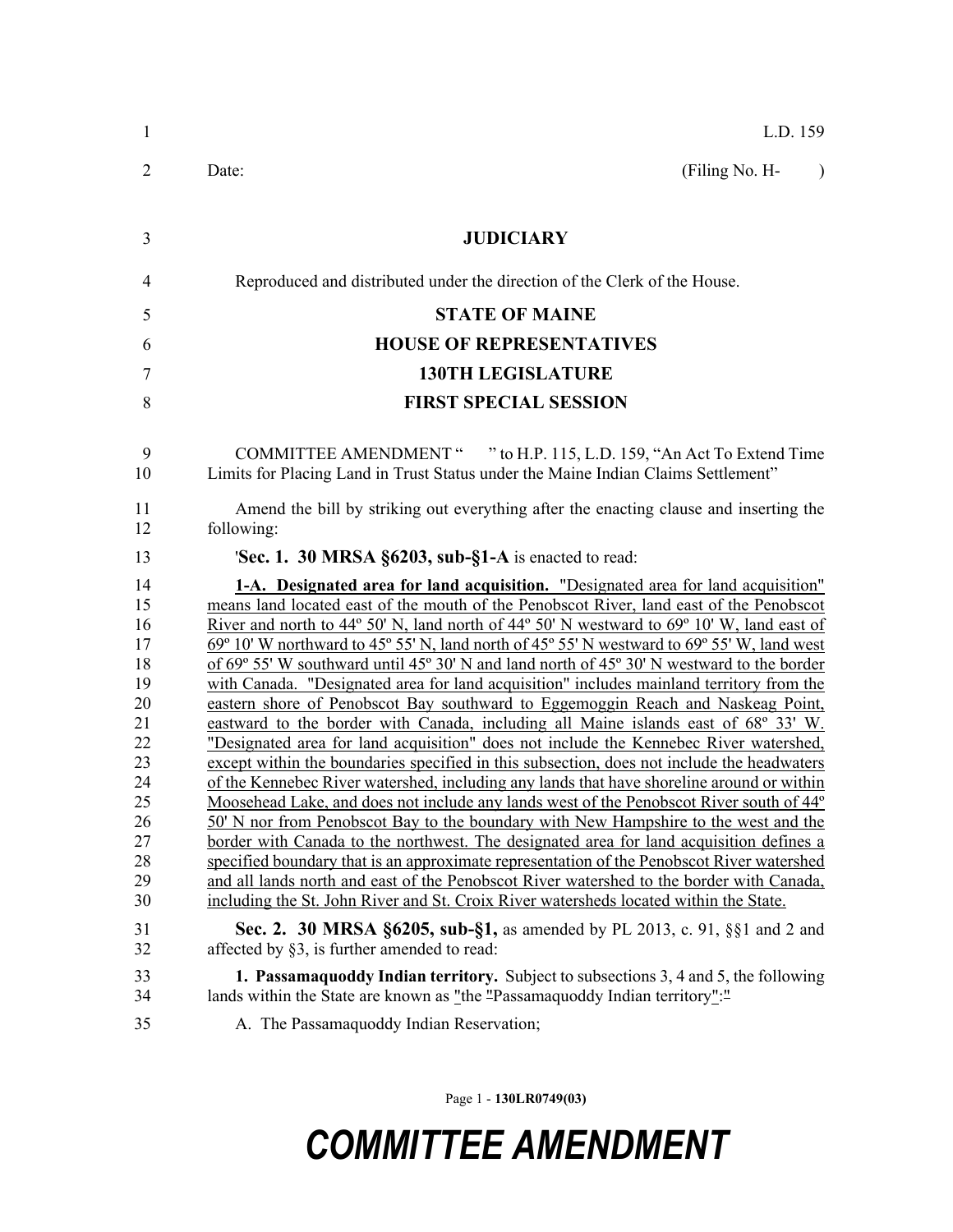1 B. The first 150,000 acres of land acquired by the secretary for the benefit of the 2 Passamaquoddy Tribe from the following areas or lands, to include the following areas 3 or lands acquired pursuant to the provisions of this Act prior to January 1, 2021 and 4 subject to the limitations of subsection 2-A, as well as the following areas or lands and 5 any areas or lands located within the designated area for land acquisition as defined in 6 this chapter after January 1, 2021, to the extent that those lands are acquired by the 7 secretary prior to January 31, 1991 December 31, 2040, are not held in common with 8 any other person or entity and are certified by the secretary by January 31, 1991, 9 December 31, 2040 as held for the benefit of the Passamaquoddy Tribe:

10 The lands of Great Northern Nekoosa Corporation located in T.1, R.8, W.B.K.P. 11 (Lowelltown), T.6, R.1, N.B.K.P. (Holeb), T.2, R.10, W.E.L.S. and T.2, R.9, W.E.L.S.; 12 the land of Raymidga Company located in T.1, R.5, W.B.K.P. (Jim Pond), T.4, R.5, 13 B.K.P.W.K.R. (King and Bartlett), T.5, R.6, B.K.P.W.K.R. and T.3, R.5, 14 B.K.P.W.K.R.; the land of the heirs of David Pingree located in T.6, R.8, W.E.L.S.; 15 any portion of Sugar Island in Moosehead Lake; the lands of Prentiss and Carlisle 16 Company located in T.9, S.D.; any portion of T.24, M.D.B.P.P.; the lands of Bertram 17 C. Tackeff or Northeastern Blueberry Company, Inc. in T.19, M.D.B.P.P.; any portion 18 of T.2, R.8, N.W.P.; any portion of T.2, R.5, W.B.K.P. (Alder Stream); the lands of 19 Dead River Company in T.3, R.9, N.W.P., T.2, R.9, N.W.P., T.5, R.1, N.B.P.P. and 20 T.5, N.D.B.P.P.; any portion of T.3, R.1, N.B.P.P.; any portion of T.3, N.D.; any 21 portion of T.4, N.D.; any portion of T.39, M.D.; any portion of T.40, M.D.; any portion 22 of T.41, M.D.; any portion of T.42, M.D.B.P.P.; the lands of Diamond International 23 Corporation, International Paper Company and Lincoln Pulp and Paper Company 24 located in Argyle; and the lands of the Dyer Interests in T.A.R.7 W.E.L.S., T.3 R.9 25 N.W.P., T.3 R.3. N.B.K.P. (Alder Brook Township), T.3 R.4 N.B.K.P. (Hammond 26 Township), T.2 R.4 N.B.K.P. (Pittston Academy Grant), T.2 R.3 N.B.K.P. 27 (Soldiertown Township), and T.4 R.4 N.B.K.P. (Prentiss Township), and any lands in 28 Albany Township acquired by the Passamaquoddy Tribe before January 1, 1991; and 29 a plot of contiguous land not to exceed 100 acres in Calais mutually agreed upon by 30 the City of Calais and the Passamaquoddy Tribal Government;

31 C. Any land not exceeding 100 acres in the City of Calais acquired by the secretary 32 for the benefit of the Passamaquoddy Tribe as long as the land is acquired by the 33 secretary prior to January 1, 2001, is not held in common with any other person or 34 entity and is certified by the secretary by January 31, 2001, as held for the benefit of 35 the Passamaquoddy Tribe, if:

- 36 (1) The acquisition of the land by the tribe is approved by the legislative body of 37 that city; and
- 38 (2) A tribal-state compact under the federal Indian Gaming Regulatory Act is 39 agreed to by the State and the Passamaquoddy Tribe or the State is ordered by a 40 court to negotiate such a compact;
- 41 D. All land acquired by the secretary for the benefit of the Passamaquoddy Tribe in T. 42 19, M.D. to the extent that the land is acquired by the secretary prior to January 31, 43 2020 December 31, 2040, is not held in common with any other person or entity and is 44 certified by the secretary by January 31, 2020 December 31, 2040 as held for the benefit 45 of the Passamaquoddy Tribe;

Page 2 - **130LR0749(03)**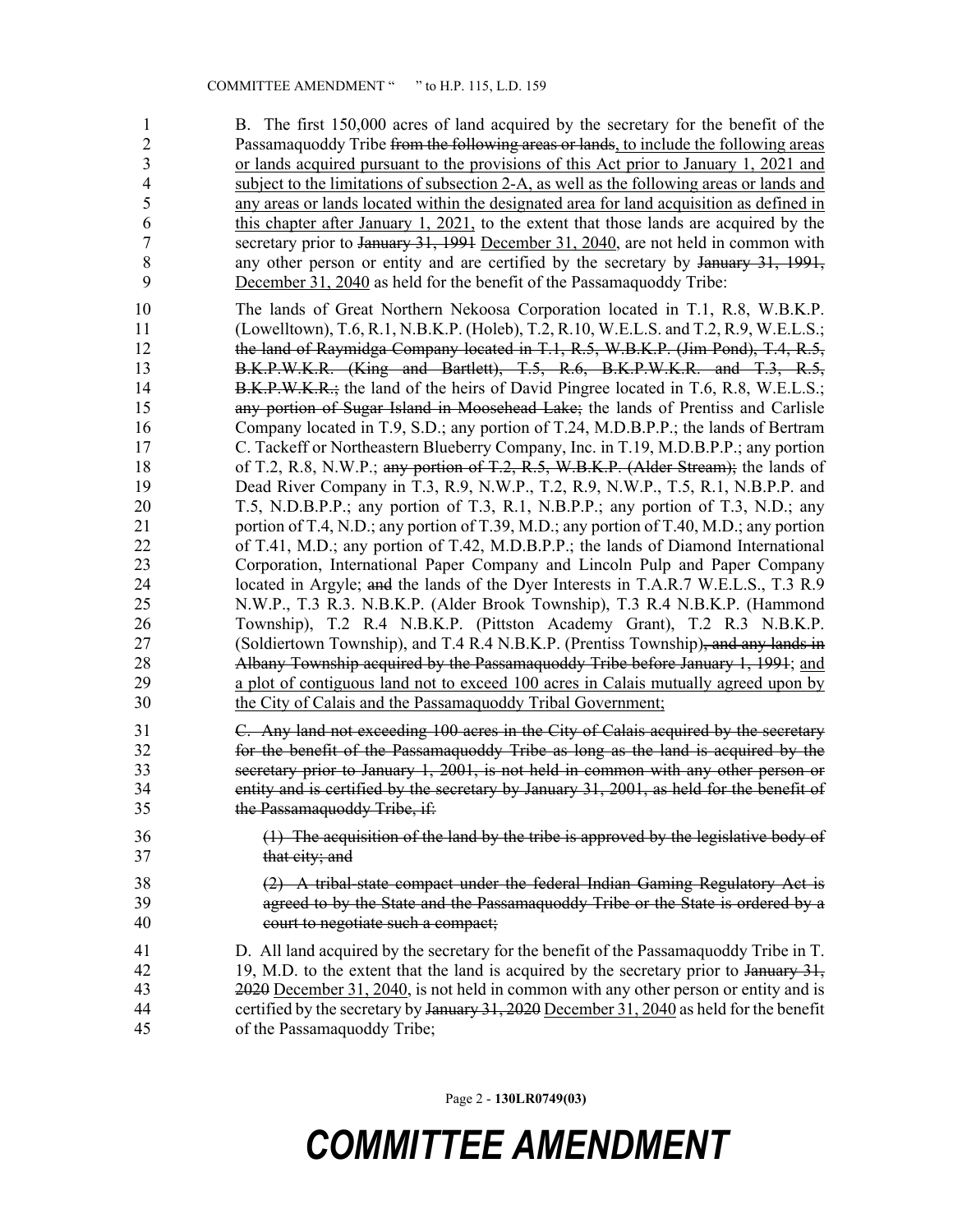1 D-1. Land acquired by the secretary for the benefit of the Passamaquoddy Tribe in 2 Centerville consisting of Parcels A, B and C conveyed by Bertram C. Tackeff to the 3 Passamaquoddy Tribe by quitclaim deed dated July 27, 1981, recorded in the 4 Washington County Registry of Deeds in Book 1147, Page 251, to the extent that the 5 land is acquired by the secretary prior to January 31, 2017 December 31, 2040, is not 6 held in common with any other person or entity and is certified by the secretary by 7 **January 31, 2017** December 31, 2040 as held for the benefit of the Passamaguoddy 8 Tribe;

9 D-2. Land acquired by the secretary for the benefit of the Passamaquoddy Tribe in 10 Centerville conveyed by Bertram C. Tackeff to the Passamaquoddy Tribe by quitclaim 11 deed dated May 4, 1982, recorded in the Washington County Registry of Deeds in 12 Book 1178, Page 35, to the extent that the land is acquired by the secretary prior to 13 January 31, 2023 December 31, 2040, is not held in common with any other person or 14 entity and is certified by the secretary by January 31, 2023 December 31, 2040 as held 15 for the benefit of the Passamaquoddy Tribe; and

16 E. Land acquired by the secretary for the benefit of the Passamaquoddy Tribe in 17 Township 21 consisting of Gordon Island in Big Lake, conveyed by Domtar Maine 18 Corporation to the Passamaquoddy Tribe by corporate quitclaim deed dated April 30, 19 2002, recorded in the Washington County Registry of Deeds in Book 2624, Page 301, 20 to the extent that the land is acquired by the secretary prior to January 31, 2017 21 December 31, 2040, is not held in common with any other person or entity and is 22 certified by the secretary by January 31, 2017 December 31, 2040 as held for the benefit 23 of the Passamaquoddy Tribe.

24 **Sec. 3. 30 MRSA §6205, sub-§2, ¶B,** as amended by PL 1999, c. 625, §1, is further 25 amended to read:

26 B. The first 150,000 acres of land acquired by the secretary for the benefit of the 27 **Penobscot Nation <del>from the following areas or lands</del>, to include the following areas or** 28 lands acquired pursuant to the provisions of this Act prior to January 1, 2021 and 29 subject to the limitations of subsection 2-A, as well as the following areas or lands and 30 any areas or lands located within the designated area for land acquisition after January 31 1, 2021, to the extent that those lands are acquired by the secretary prior to January 31, 32 2021 December 31, 2040, are not held in common with any other person or entity and 33 are certified by the secretary by January 31, 2021, December 31, 2040 as held for the 34 benefit of the Penobscot Nation:

35 The lands of Great Northern Nekoosa Corporation located in T.1, R.8, W.B.K.P. 36 (Lowelltown), T.6, R.1, N.B.K.P. (Holeb), T.2, R.10, W.E.L.S. and T.2, R.9, W.E.L.S.; 37 the land of Raymidga Company located in T.1, R.5, W.B.K.P. (Jim Pond), T.4, R.5, 38 B.K.P.W.K.R. (King and Bartlett), T.5, R.6, B.K.P.W.K.R. and T.3, R.5, 39 B.K.P.W.K.R.; the land of the heirs of David Pingree located in T.6, R.8, W.E.L.S.; 40 any portion of Sugar Island in Moosehead Lake; the lands of Prentiss and Carlisle 41 Company located in T.9, S.D.; any portion of T.24, M.D.B.P.P.; the lands of Bertram 42 C. Tackeff or Northeastern Blueberry Company, Inc. in T.19, M.D.B.P.P.; any portion 43 of T.2, R.8, N.W.P.; any portion of T.2, R.5, W.B.K.P. (Alder Stream); the lands of 44 Dead River Company in T.3, R.9, N.W.P., T.2, R.9, N.W.P., T.5, R.1, N.B.P.P. and 45 T.5, N.D.B.P.P.; any portion of T.3, R.1, N.B.P.P.; any portion of T.3, N.D.; any

Page 3 - **130LR0749(03)**